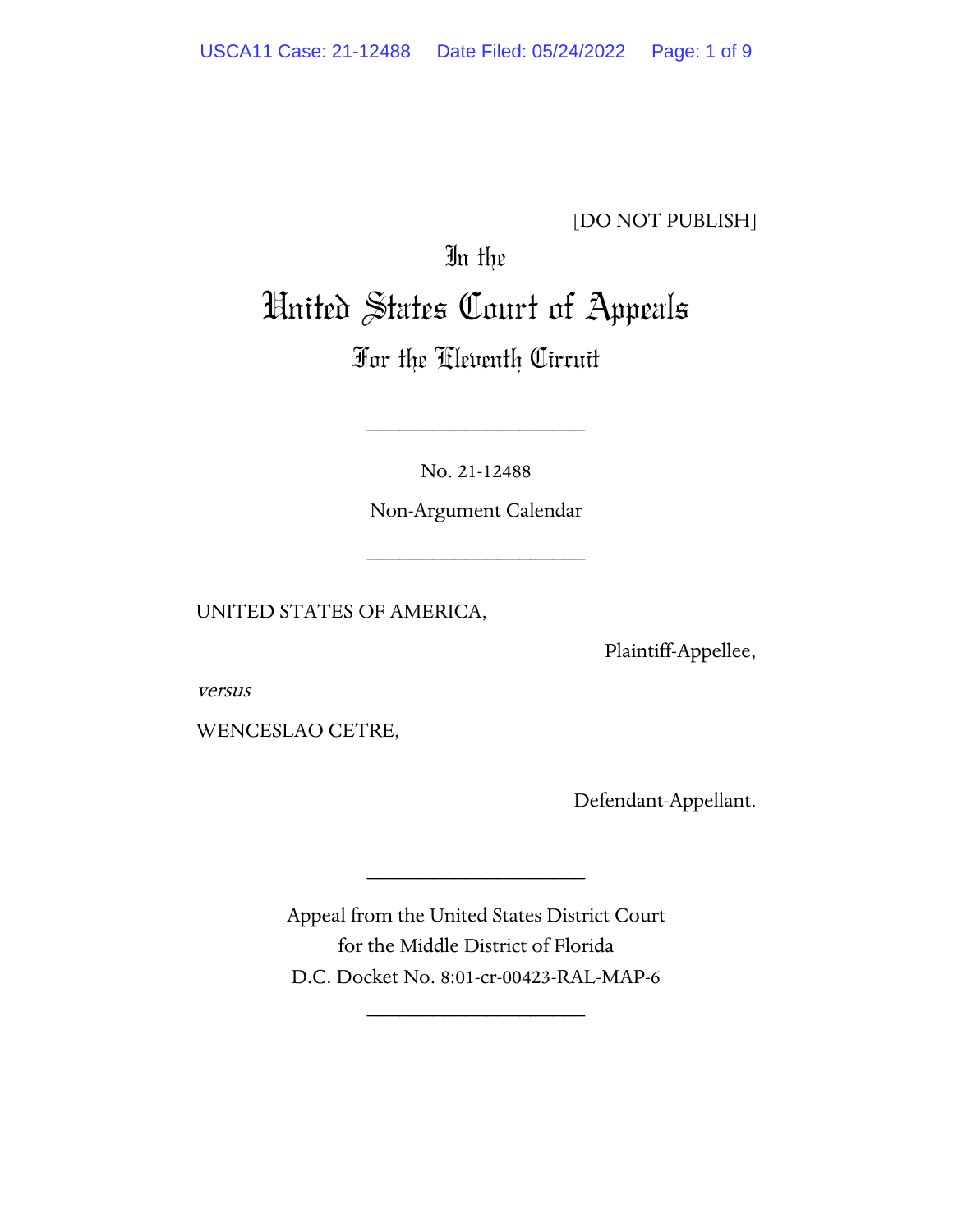Before LUCK, LAGOA, and EDMONDSON, Circuit Judges. PER CURIAM:

Wenceslao Cetre, a federal prisoner proceeding *pro se*,  $\frac{1}{2}$  $\frac{1}{2}$  $\frac{1}{2}$  appeals the district court's denial of his counseled motion for compassionate release under 18 U.S.C.  $\S 3582(c)(1)(A)$ , and also the district court's denial of Cetre's pro se motion for reconsideration. No reversible error has been shown; we affirm.

In 2002, a jury found Cetre guilty of conspiracy to distribute cocaine and of possession with intent to distribute cocaine while on board a vessel subject to the jurisdiction of the United States, in violation of 21 U.S.C.  $\S$  841(b)(A)(A)(ii), 46 U.S.C.  $\S$  $\S$  1903(a), (j), (g). Cetre is serving a sentence of life imprisonment.

In April 2020, Cetre filed a counseled motion for compassionate release under section  $3582(c)(1)(A)$ , as amended by the First Step Act.<sup>[2](#page-1-1)</sup> Cetre sought relief based on his age  $(67)$ , his deteriorating health, and the COVID-19 pandemic. Cetre said he suffered from several chronic health conditions, including high blood pressure and severe back pain caused by degenerative disc disease and by spinal defects.

<span id="page-1-0"></span><sup>&</sup>lt;sup>1</sup> We read liberally briefs filed by *pro se* litigants. *See Timson v. Sampson*, 518 F.3d 870, 874 (11th Cir. 2008). We also construe liberally pro se pleadings. See Tannenbaum v. United States, 148 F.3d 1262, 1263 (11th Cir. 1998).

<span id="page-1-1"></span><sup>2</sup> First Step Act of 2018, Pub. L. No. 115-391, 132 Stat. 5194 (2018).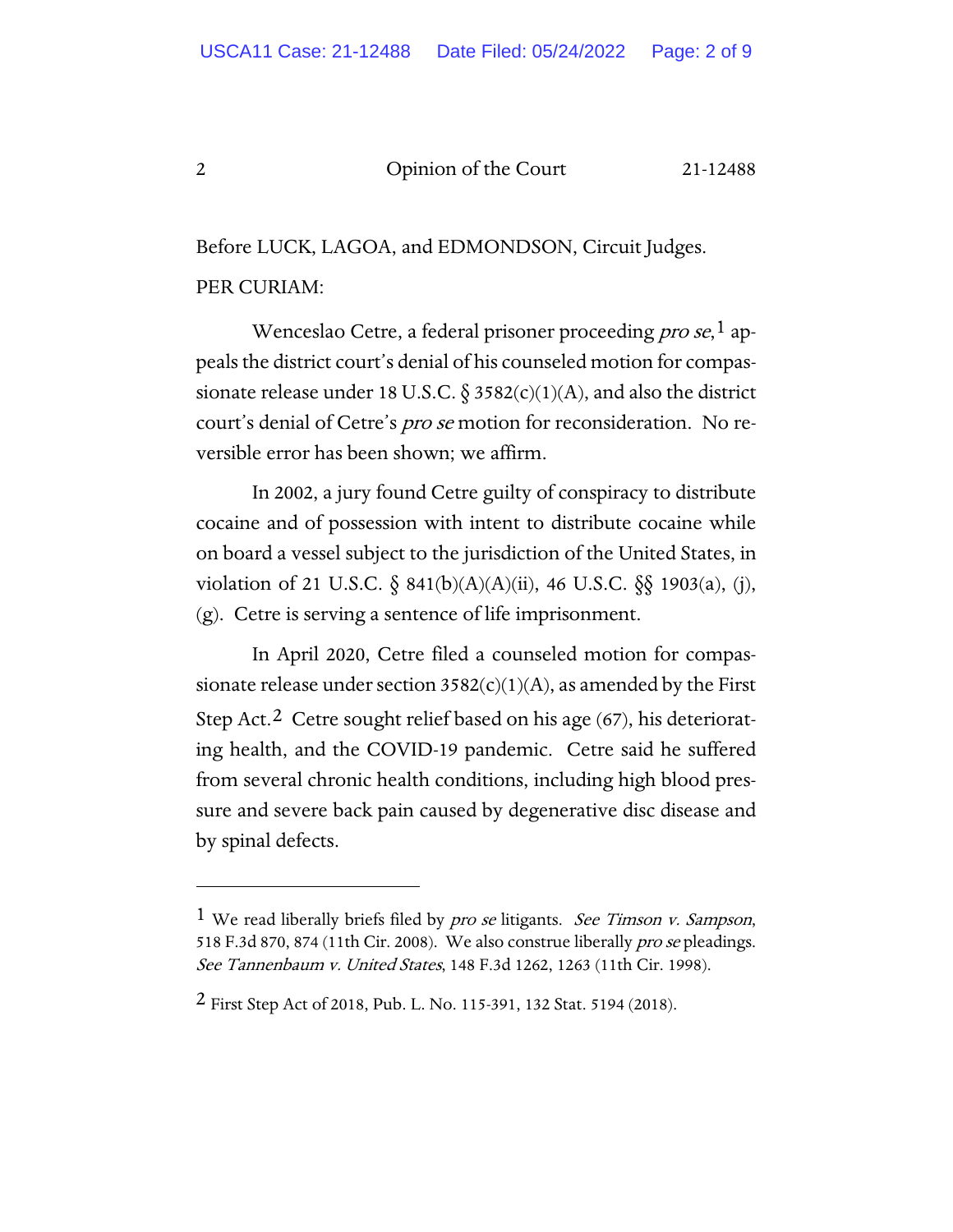In June 2020, the district court conducted a hearing on Cetre's motion during which the district court denied Cetre compassionate release. Cetre appealed the district court's decision.

In Cetre's first appeal in this Court, we vacated the district court's order and remanded for further proceedings. We concluded that the district court abused its discretion in two ways: (1) by indicating that it lacked authority to grant Cetre's motion even if Cetre satisfied the requirements for compassionate release, and (2) by failing to provide adequate reasons for its decision to allow for meaningful appellate review. See United States v. Cetre, 853 F. App'x 610, 612 (11th Cir. 2021) (unpublished).

On remand, the district court conducted a second hearing on Cetre's motion. At the hearing, Cetre (through his lawyers) argued that his chronic medical conditions, his age-related health deterioration, and the COVID-19 pandemic constituted extraordinary and compelling reasons warranting a reduced sentence. Cetre reported that he had received back surgery but continued to suffer from low back pain. Cetre also told the district court that he had recently been diagnosed with glaucoma which he said could cause blindness if left untreated. Cetre also said he suffered from high blood pressure: a condition he argued put him at increased risk of death if he were to contract COVID-19.

The district court again denied Cetre's motion for compassionate release. The district court first noted that the sentencing factors in section 3553(a) weighed in favor of granting Cetre relief. Nevertheless, in the light of our decision in *United States v. Bryant*,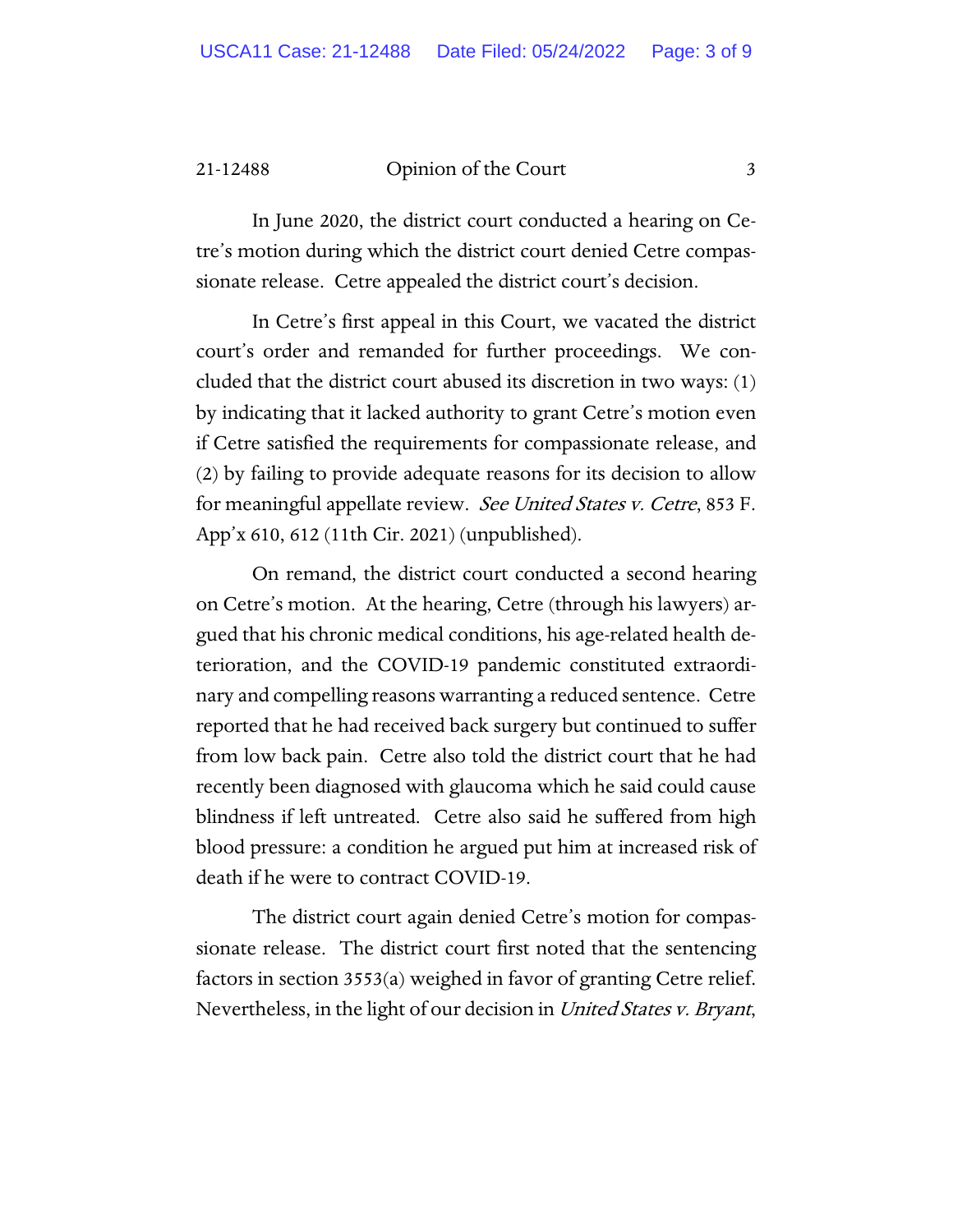996 F.3d 1243 (11th Cir. 2021), the district court said it was constrained by the categories of "extraordinary and compelling reasons" listed in U.S.S.G. § 1B1.13.

The district court then addressed the categories identified in the commentary to section 1B1.13 and made these determinations: (1) Cetre was suffering from no terminal illness; (2) Cetre's chronic conditions did not "appear to substantially diminish his ability to provide self-care," and (3) Cetre had not shown that he was "experiencing a serious deterioration in his physical or mental health because of the aging process." The district court also said that Cetre's medical conditions were being treated appropriately and that Cetre was "living as normal a life as he can given the fact that he's incarcerated."

Cetre moved pro se for reconsideration of the district court's denial. Cetre argued that compassionate release was not limited to terminally ill defendants. Cetre also alleged (for the first time) that his chronic back pain and deteriorating eyesight prevented him from participating in "recreation and other correctional programs." Cetre said he spent most of his time in his cell or in his housing unit because leaving his housing unit required him to walk up and down four flights of stairs: an activity that caused him severe pain. The district court denied reconsideration. This appeal followed.

We review *de novo* a determination about a defendant's eligibility for a sentence reduction under section  $3582(c)$ . See Bryant, 996 F.3d at 1251. After eligibility is established, we review for abuse of discretion the district court's decision about whether to grant or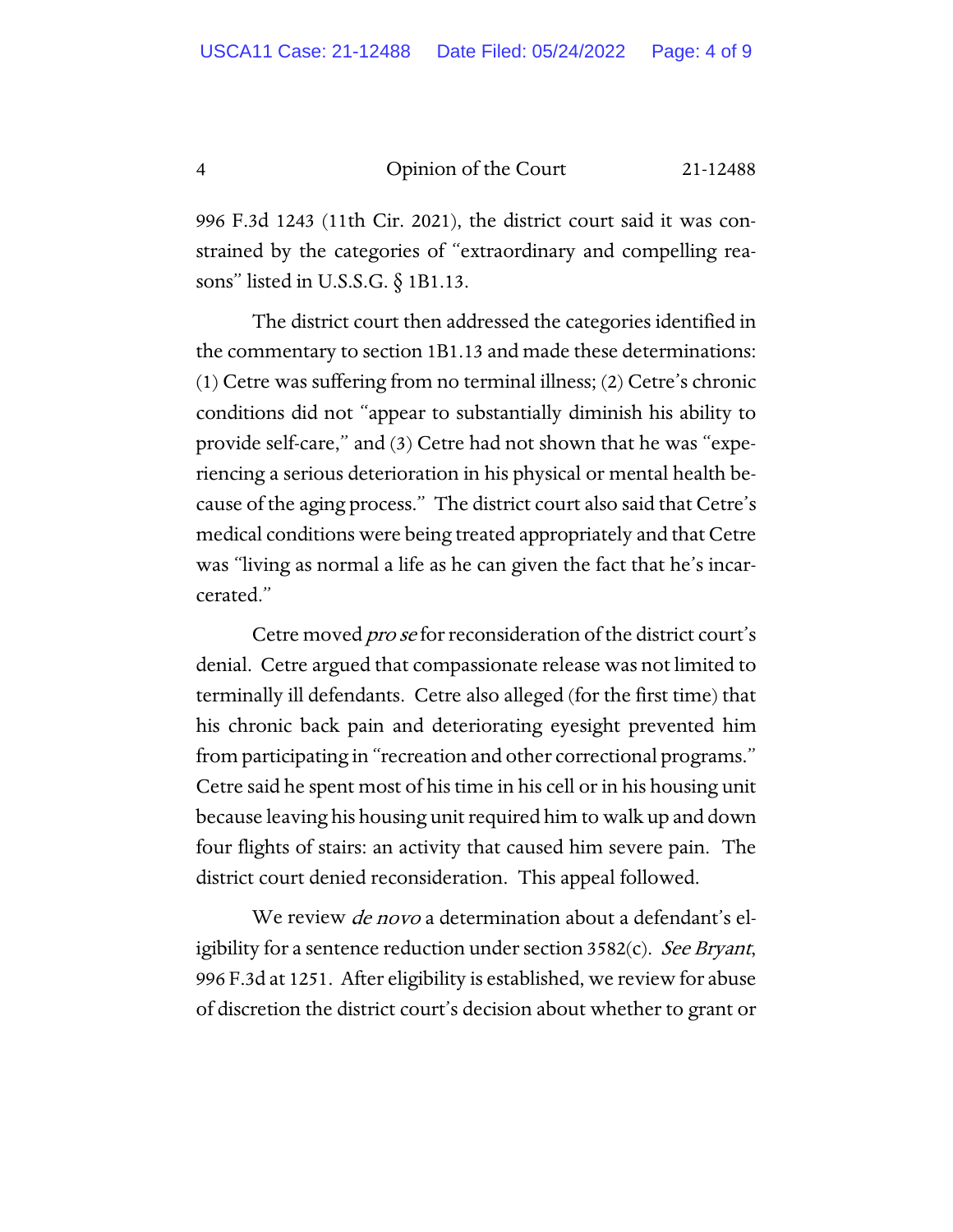to deny an eligible defendant compassionate release under section  $3582(c)(1)(A)$ . See id. "A district court abuses its discretion if it applies an incorrect legal standard, follows improper procedures in making its determination, or makes clearly erroneous factual findings." United States v. Giron, 15 F.4th 1343, 1345 (11th Cir. 2021).

District courts lack the inherent authority to modify a term of imprisonment but may do so to the extent permitted under section 3582(c). See 18 U.S.C.  $\S$  3582(c); United States v. Jones, 962 F.3d 1290, 1297 (11th Cir. 2020). As amended by the First Step Act, section  $3582(c)(1)(A)$  authorizes a district court to modify a term of imprisonment under these circumstances:

> [T]he court . . . may reduce the term of imprisonment . . . after considering the factors set forth in section 3553(a) to the extent that they are applicable, if it finds . . . extraordinary and compelling reasons warrant such a reduction . . . and that such a reduction is consistent with applicable policy statements issued by the Sentencing Commission.

18 U.S.C.  $\S 3582(c)(1)(A)(i)$ .

The policy statements applicable to section  $3582(c)(1)(A)$  are found in U.S.S.G. § 1B1.13. See U.S.S.G. § 1B1.13; Bryant, 996 F.3d at 1247. The commentary to section 1B1.13 identifies four categories -- including a prisoner's medical condition and a prisoner's age -- that might constitute "extraordinary and compelling reasons"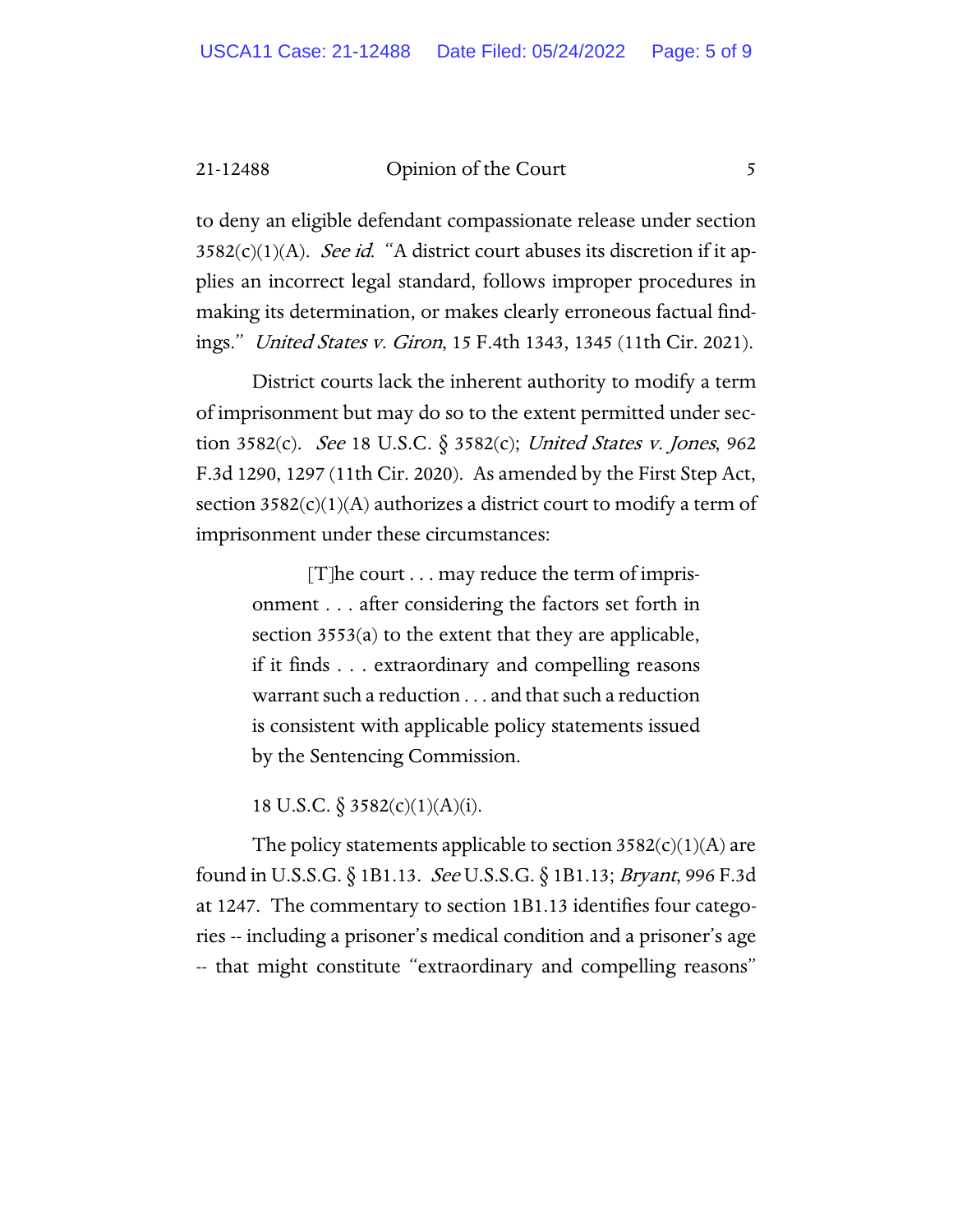warranting a reduced sentence. *See* U.S.S.C.  $\S$  1B1.13 comment.  $(n.1)$ .

Application Note 1(A) of section 1B1.13 provides that a prisoner's medical condition may warrant a sentence reduction if the prisoner (1) has a terminal illness, or (2) suffers from "a serious physical or medical condition" or from age-related deterioration in physical or mental health "that substantially diminishes the ability of the defendant to provide self-care within" prison. *Id.*  $\S$  1B1.13 comment. (n.1(A)). Under Application Note 1(B), a prisoner's age may constitute an extraordinary and compelling reason warranting relief if the prisoner "(i) is at least 65 years old; (ii) is experiencing a serious deterioration in physical or mental health because of the aging process; and (iii) has served at least 10 years or 75 percent of his or her term of imprisonment, whichever is less." Id.  $\S$  1B1.13 comment.  $(n.1(B))$ .<sup>[3](#page-5-0)</sup>

As an initial matter, to the extent Cetre argues that the district court believed erroneously that compassionate release was available only for terminally ill defendants, Cetre misconstrues the district court's decision. In ruling on Cetre's motion for compassionate release, the district court used this language:

<span id="page-5-0"></span> $3$  That the circumstances identified in section 1B1.13 Application Notes 1(C) (addressing a defendant's family circumstances) and 1(D) (addressing other reasons identified by the Bureau of Prisons) are inapplicable to Cetre is undisputed.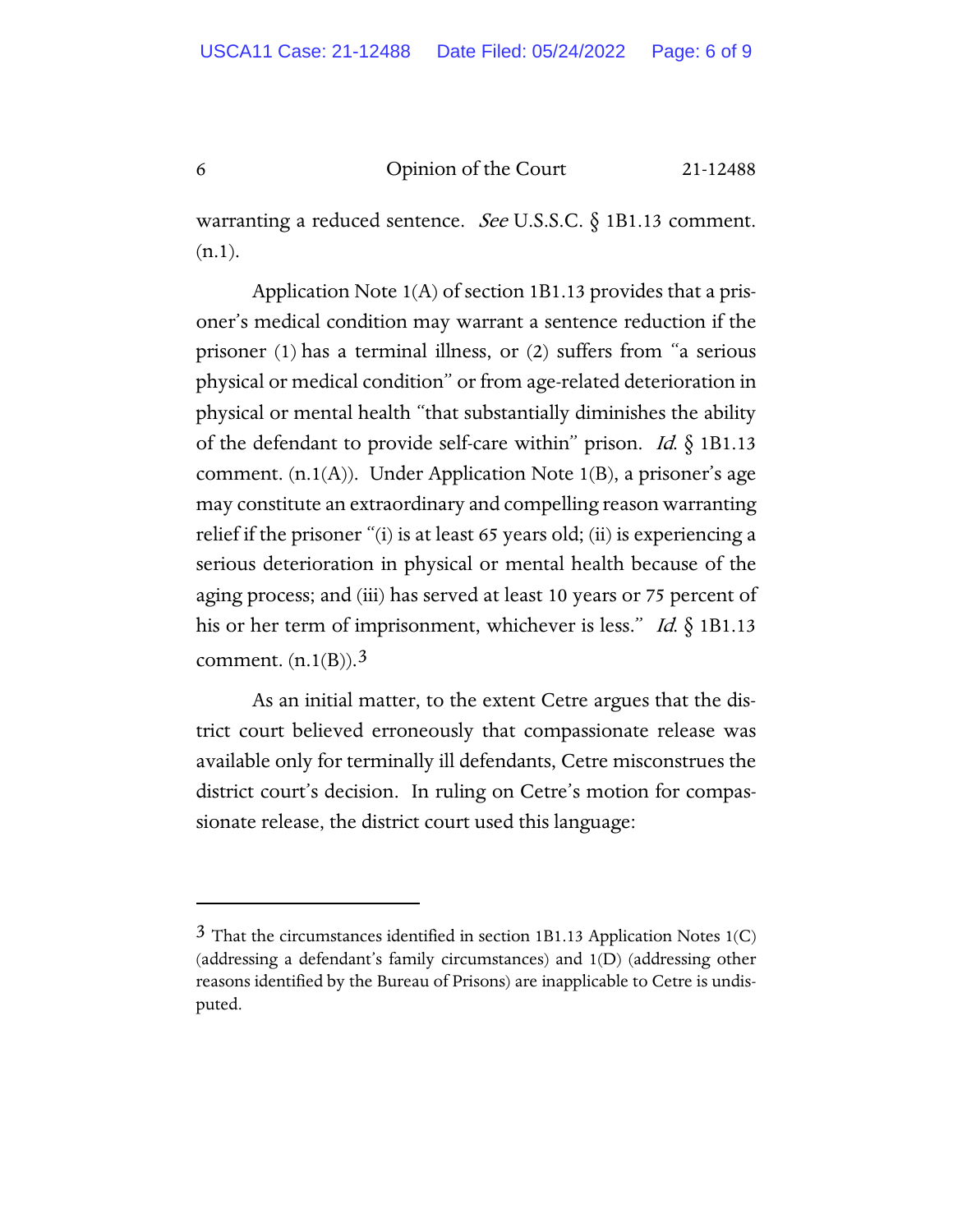Under [section 1B1.13], he's not suffering from a terminal illness. He may have these chronic conditions. They don't appear to substantially diminish his ability to provide self-care. True, he's 67-years-old and he's got some of these chronic conditions, but I can't -- what I see from the medical records, I don't see him experiencing a serious deterioration in his physical or mental health because of the aging process.

The district court's explanation tracks each of the pertinent categories of "extraordinary and compelling reasons" identified in Application Notes 1(A) and (B): not just terminal illness. The district court committed no legal error in applying section 1B1.13 in this case.

Nor did the district court err in determining that Cetre's medical conditions and age-related health issues did not rise to the level of extraordinary and compelling reasons within the meaning of section 1B1.13.[4](#page-6-0) Never has Cetre argued that his medical conditions substantially diminished his ability to provide self-care

<span id="page-6-0"></span><sup>&</sup>lt;sup>4</sup> On appeal, Cetre abandons expressly his argument that the COVID-19 pandemic, combined with his medical conditions, constituted an extraordinary and compelling reason for compassionate release.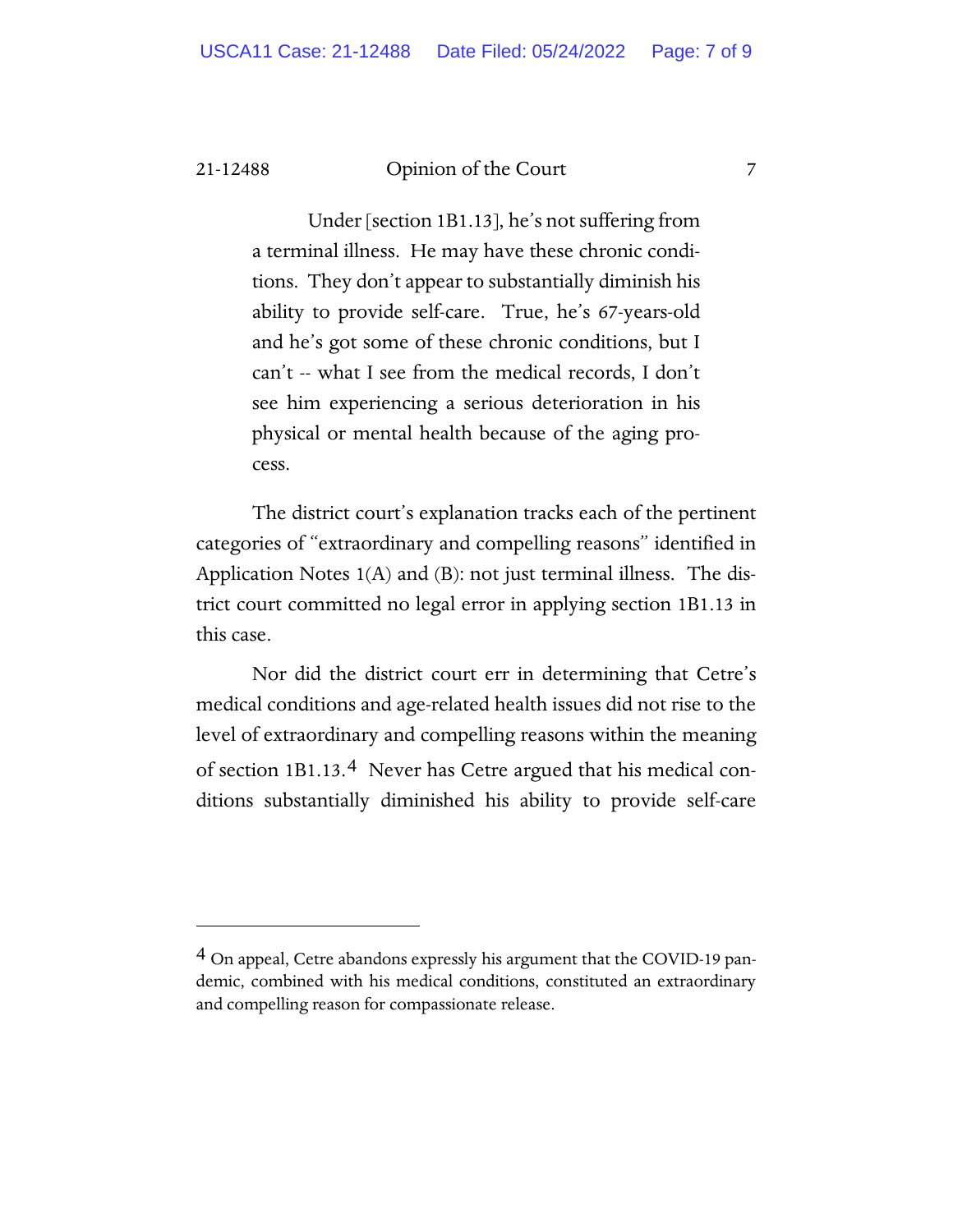while in prison: a required element under Application Note  $1(A)$ . Although Cetre asserted (in his motion for reconsideration) that his back pain and deteriorating eyesight prevent him from participating in some physical activities, Cetre has not shown that he is unable to perform activities of daily living while in prison. Nor do Cetre's prison medical records support a finding that Cetre is unable to provide self-care. For example, according to Cetre's February 2021 "Medical Duty Status" document, Cetre is assigned a lower bunk but is cleared for food service work with no restrictions.

The district court also committed no clear error in determining that Cetre had shown no age-related "serious deterioration" in his physical or mental health, as required under Application Note 1(B). About Cetre's chronic back pain, Cetre's medical records (dated February 2020) documented some worsening in Cetre's spondylolisthesis. Cetre, however, later received back surgery. Although Cetre said he still suffered from low back pain post-surgery, he showed no "serious deterioration" in his physical health. Nor does Cetre's recent glaucoma diagnosis (for which he is receiving medical treatment while in prison) evidence a current serious deterioration in his eyesight.

On this record, we can conclude that the district court correctly determined that Cetre's chronic medical conditions and age-

<span id="page-7-0"></span><sup>&</sup>lt;sup>5</sup> Contrary to Cetre's assertion on appeal, the term "self-care" in this context means the ability to perform activities of daily living, not the ability to "selftreat" one's own medical conditions.